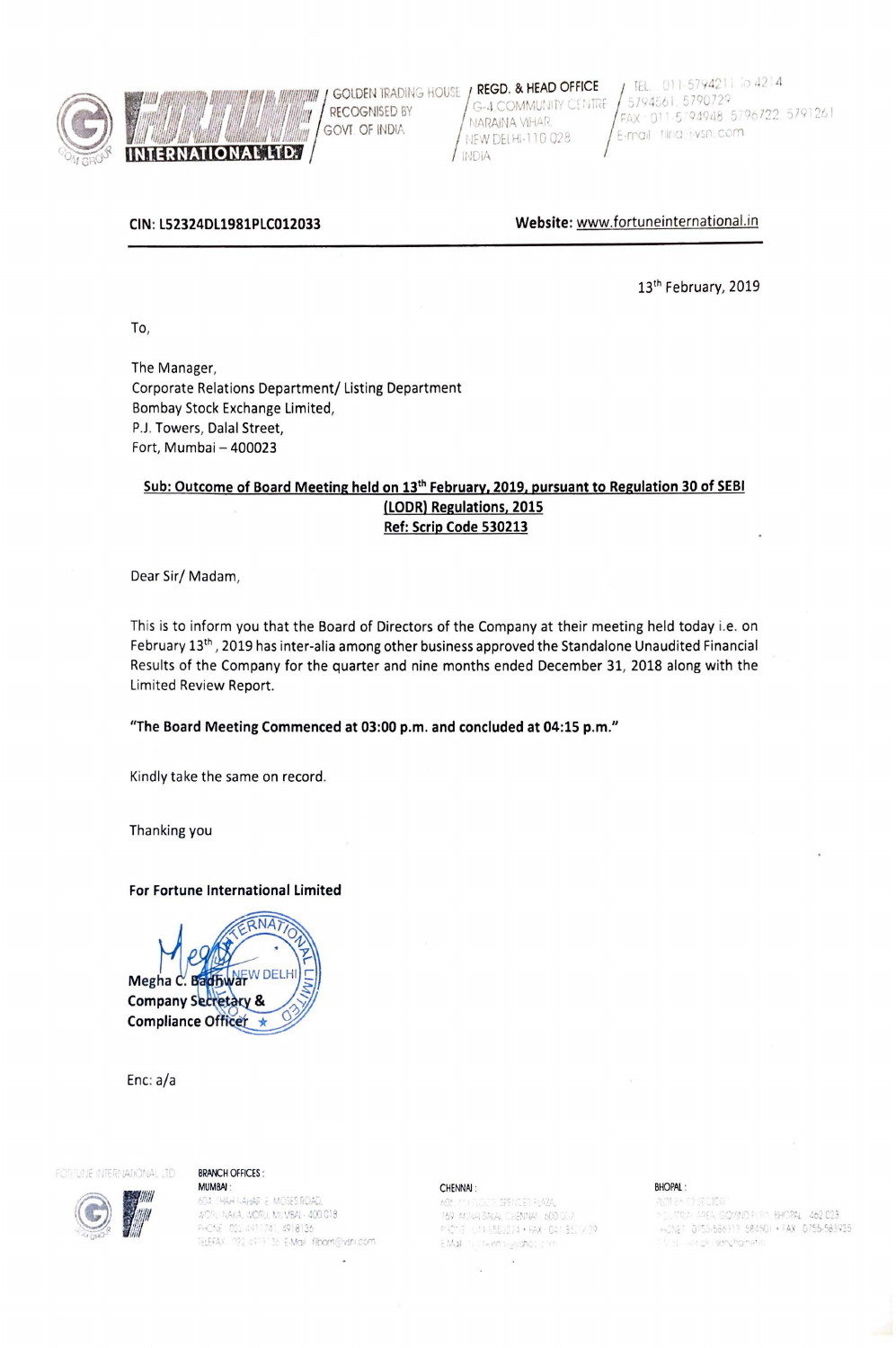## FORTUNE INTERNATIONAL LIMITED CIN No: L52324DL1981PLC012033 Regd Off: G-4 Community Centre, Naraina Vihar, New Delhi -110028

| (Rs. in lakhs)           |                                                                                                                                                                                                                                                                       |                                                            |                                                                          |                                                                            |                                                                                |                                                          |                                                                                  |
|--------------------------|-----------------------------------------------------------------------------------------------------------------------------------------------------------------------------------------------------------------------------------------------------------------------|------------------------------------------------------------|--------------------------------------------------------------------------|----------------------------------------------------------------------------|--------------------------------------------------------------------------------|----------------------------------------------------------|----------------------------------------------------------------------------------|
|                          | Statement of Standalone Unaudited Results for the Quarter / Nine months ended 31st December, 2018                                                                                                                                                                     |                                                            |                                                                          |                                                                            |                                                                                |                                                          |                                                                                  |
| Sr.<br>No.               | Particulars                                                                                                                                                                                                                                                           | , Quarter Ended                                            |                                                                          |                                                                            | Nine months Ended                                                              |                                                          | Year Ended                                                                       |
|                          |                                                                                                                                                                                                                                                                       | 31-Dec-18<br>(Unaudited)                                   | 30-Sep-18<br>(Unaudited)                                                 | 31-Dec-17<br>(Unaudited)                                                   | 31-Dec-18<br>(Unaudited)                                                       | 31-Dec-17<br>(Unaudited)                                 | 31-Mar-18<br>(Audited)                                                           |
| $_{II}$                  | Revenue from operations<br>Other income                                                                                                                                                                                                                               | ٠                                                          | $\blacksquare$<br>17.98                                                  | 17.98                                                                      | $\blacksquare$<br>17.98                                                        | 17.98                                                    | 17.99                                                                            |
| III                      | Total Income (I+II)                                                                                                                                                                                                                                                   | ۰                                                          | 17.98                                                                    | 17.98                                                                      | 17.98                                                                          | 17.98                                                    | 17.99                                                                            |
| IV<br>$\mathbf{V}$<br>VI | <b>Expenses</b><br>Employee benefits expenses<br><b>Finance Cost</b><br>Depreciation and amortization expense<br>Other expenses<br><b>Total Expenses</b><br>Profit before tax (III-IV)<br>Tax Expenses:<br>Income tax<br>Deferred tax<br>Profit for the period (V-VI) | 0.47<br>6.66<br>1.16<br>8.29<br>(8.29)<br>$\sim$<br>(8.29) | 0.48<br>6.66<br>2.38<br>9.52<br>8.45<br>$\overline{\phantom{a}}$<br>8.45 | 0.46<br>6.66<br>0.36<br>7.48<br>10.50<br>$\overline{\phantom{a}}$<br>10.50 | 1.43<br>19.90<br>4.17<br>25.50<br>(7.53)<br>$\overline{\phantom{a}}$<br>(7.53) | 1.38<br>19.90<br>5.44<br>26.72<br>(8.74)<br>÷.<br>(8.74) | 1.85<br>26.67<br>6.46<br>34.97<br>(16.98)<br>$\overline{\phantom{a}}$<br>(16.98) |
|                          | Other Comprehensive Income                                                                                                                                                                                                                                            | $\frac{1}{2}$                                              | $\overline{\phantom{a}}$                                                 | ۰                                                                          | $\overline{a}$                                                                 | $\overline{\phantom{a}}$                                 | $\hat{\phantom{a}}$                                                              |
|                          | Total Comprehensive Income for the period                                                                                                                                                                                                                             | (8.29)                                                     | 8.45                                                                     | 10.50                                                                      | (7.53)                                                                         | (8.74)                                                   | (16.98)                                                                          |
|                          | Total Paid-up Equity Share Capital (Face Value Rs. 10/- each)                                                                                                                                                                                                         | 704.00                                                     | 704.00                                                                   | 704.00                                                                     | 704.00                                                                         | 704.00                                                   | 704.00                                                                           |
|                          | Other Equity excluding Revaluation Reserves                                                                                                                                                                                                                           | ù,                                                         | ù,                                                                       | u,                                                                         | $\sim$                                                                         | $\overline{\phantom{a}}$                                 | (790.12)                                                                         |
|                          | Earnings Per Share (of Rs. 10/- each) (not annualized)<br>a. Basic                                                                                                                                                                                                    | (0.12)                                                     | 0.12                                                                     | 0.15                                                                       | (0.11)                                                                         | (0.12)                                                   | (0.24)                                                                           |
|                          | b. Diluted                                                                                                                                                                                                                                                            | (0.12)                                                     | 0.12                                                                     | 0.15                                                                       | (0.11)                                                                         | (0.12)                                                   | (0.24)                                                                           |

### **Notes:**

The above unaudited results have been reviewed by the Audit Committee and approved in the meeting of Board of Directors held on 13th February  $\mathbf{1}$ 2019 and Statutory Auditors of the Company have carried out Limited Review of the same.

2 The Company's net-worth as at 31 March 2018 is eroded by its accumulated losses. However, having regard to improved operational performance on account of stabilisation of new businesses, financial support from its promoters etc, the management has prepared the financial results on going concern and no adjustments are required to the carrying value of assets and liabilities.

3 Previous year's figures arc re-grouped, re-arranged, re-classified wherever necessary.

By order of the Board of Directors For Fortune International Limited **ANA** 2 Nivedan Bharadwaj **NEW D** Managing Director

DIN-00040191

Place : New Delhi Date: 13th February 2019